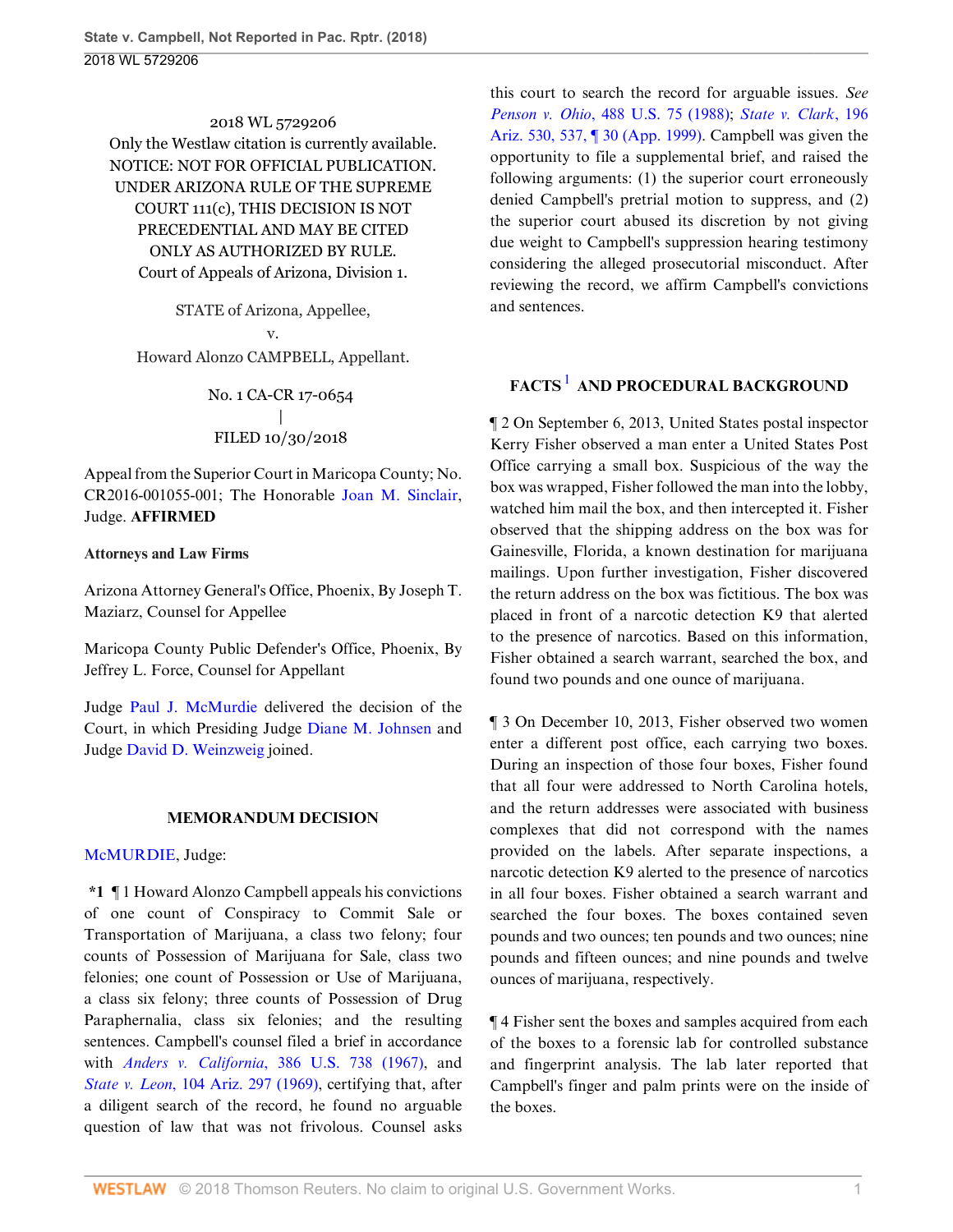**\*2** ¶ 5 On May 20, 2015, Fisher, along with Phoenix Police Officers Anthony Schiaveto and Patrick Ard ("the officers"), went to Campbell's apartment to arrest him. After the officers placed Campbell under arrest, Campbell asked if he could put his shoes on. The officers accompanied Campbell into his apartment and walked across the apartment to Campbell's bedroom. While walking Campbell through the apartment, the officers noticed industrial rolls of cellophane and smelled marijuana.

¶ 6 Based primarily on the officers' observations, Fisher obtained a warrant to search Campbell's apartment. During the search, the officers found approximately 27 grams of marijuana, gloves, priority mail boxes, priority mail labels with partially handwritten names that did not belong to the listed addresses, bank statements, sequential \$750 money orders, industrial rolls of cellophane wrap, ledgers, and scales.

¶ 7 Before trial, Campbell moved to suppress the evidence seized from his apartment. At the pretrial suppression hearing, Campbell testified that after the officers handcuffed him, they remained outside while Campbell put on his shoes, which were right by the door. Campbell further testified he never gave the officers consent to enter or search his apartment. The officers testified that they escorted Campbell into his apartment to get his shoes. Fisher further testified that the officers conducted a protective sweep. The superior court denied Campbell's motion to suppress, stating it found the officers' testimony more credible than Campbell's. Campbell moved for reconsideration, which the superior court denied.

¶ 8 Campbell also challenged the composition of the jury under *Batson v. Kentucky*[, 476 U.S. 79 \(1986\)](http://www.westlaw.com/Link/Document/FullText?findType=Y&serNum=1986122459&pubNum=0000780&originatingDoc=Ib60ba390def511e8a1b0e6625e646f8f&refType=RP&originationContext=document&vr=3.0&rs=cblt1.0&transitionType=DocumentItem&contextData=(sc.UserEnteredCitation)), and challenged the admissibility of fingerprint analysis testimony pursuant to [Arizona Rule of Evidence 702](http://www.westlaw.com/Link/Document/FullText?findType=L&pubNum=1003574&cite=AZSTREVR702&originatingDoc=Ib60ba390def511e8a1b0e6625e646f8f&refType=LQ&originationContext=document&vr=3.0&rs=cblt1.0&transitionType=DocumentItem&contextData=(sc.UserEnteredCitation)) and *[Daubert v. Merrell Dow Pharms., Inc.](http://www.westlaw.com/Link/Document/FullText?findType=Y&serNum=1993130674&pubNum=0000780&originatingDoc=Ib60ba390def511e8a1b0e6625e646f8f&refType=RP&originationContext=document&vr=3.0&rs=cblt1.0&transitionType=DocumentItem&contextData=(sc.UserEnteredCitation))*, 509 U.S. 579 (1993). After appropriate hearings, the superior court denied Campbell's motions.

¶ 9 At trial, the State's forensic latent print analysts testified that they manually compared Campbell's finger and palm prints to those found on the seized boxes containing marijuana and that the prints matched. The State's forensic chemist testified that the substance in the boxes was marijuana based on stereoscopic sample inspections and gas chromatograph-mass spectrometer tests. Also, Officer Schiaveto testified that the items discovered in Campbell's apartment are commonly associated with narcotic sales operations.

¶ 10 After a six-day trial, the jury found Campbell not guilty of one count of Possession of Marijuana for Sale and the lesser included offense of Possession of Marijuana, not guilty of one count of Possession of Drug Paraphernalia, but guilty of the counts noted above. The jury also found the aggravating circumstance that Campbell committed the Conspiracy and Possession of Marijuana crimes for pecuniary gain. The court sentenced Campbell to five years' incarceration and awarded Campbell 33 days of presentence incarceration credit. Additionally, the court imposed mandatory fines and fees. Campbell timely appealed.

### **DISCUSSION**

¶ 11 We have read and considered counsel's brief, as well as Campbell's supplemental brief, and have reviewed the record for any arguable issues. *See Leon*[, 104 Ariz. at 300](http://www.westlaw.com/Link/Document/FullText?findType=Y&serNum=1969129907&pubNum=0000156&originatingDoc=Ib60ba390def511e8a1b0e6625e646f8f&refType=RP&fi=co_pp_sp_156_300&originationContext=document&vr=3.0&rs=cblt1.0&transitionType=DocumentItem&contextData=(sc.UserEnteredCitation)#co_pp_sp_156_300). We find none.

¶ 12 In his supplemental brief, Campbell argues: (1) the superior court erroneously denied Campbell's pretrial motion to suppress, and (2) the superior court abused its discretion by not giving due weight to Campbell's suppression hearing testimony considering the alleged prosecutorial misconduct.

## **A. The Superior Court Did Not Erroneously Deny Campbell's Motion to Suppress.**

**\*3** ¶ 13 "We review the denial of a motion to suppress evidence for abuse of discretion, considering the facts in the light most favorable to sustaining the ruling." *[State v.](http://www.westlaw.com/Link/Document/FullText?findType=Y&serNum=2038729596&pubNum=0000156&originatingDoc=Ib60ba390def511e8a1b0e6625e646f8f&refType=RP&fi=co_pp_sp_156_302&originationContext=document&vr=3.0&rs=cblt1.0&transitionType=DocumentItem&contextData=(sc.UserEnteredCitation)#co_pp_sp_156_302) Valenzuela*[, 239 Ariz. 299, 302, ¶ 9 \(2016\).](http://www.westlaw.com/Link/Document/FullText?findType=Y&serNum=2038729596&pubNum=0000156&originatingDoc=Ib60ba390def511e8a1b0e6625e646f8f&refType=RP&fi=co_pp_sp_156_302&originationContext=document&vr=3.0&rs=cblt1.0&transitionType=DocumentItem&contextData=(sc.UserEnteredCitation)#co_pp_sp_156_302)

¶ 14 Based on the facts before us, the superior court did not err by denying the motion to suppress. Campbell does not dispute the arrest warrant was valid, so Fisher and the officers were lawfully present at Campbell's apartment. Fisher and the officers testified that the officers walked Campbell into his apartment, where they smelled marijuana and saw drug paraphernalia in plain view. Based on this testimony, which the court found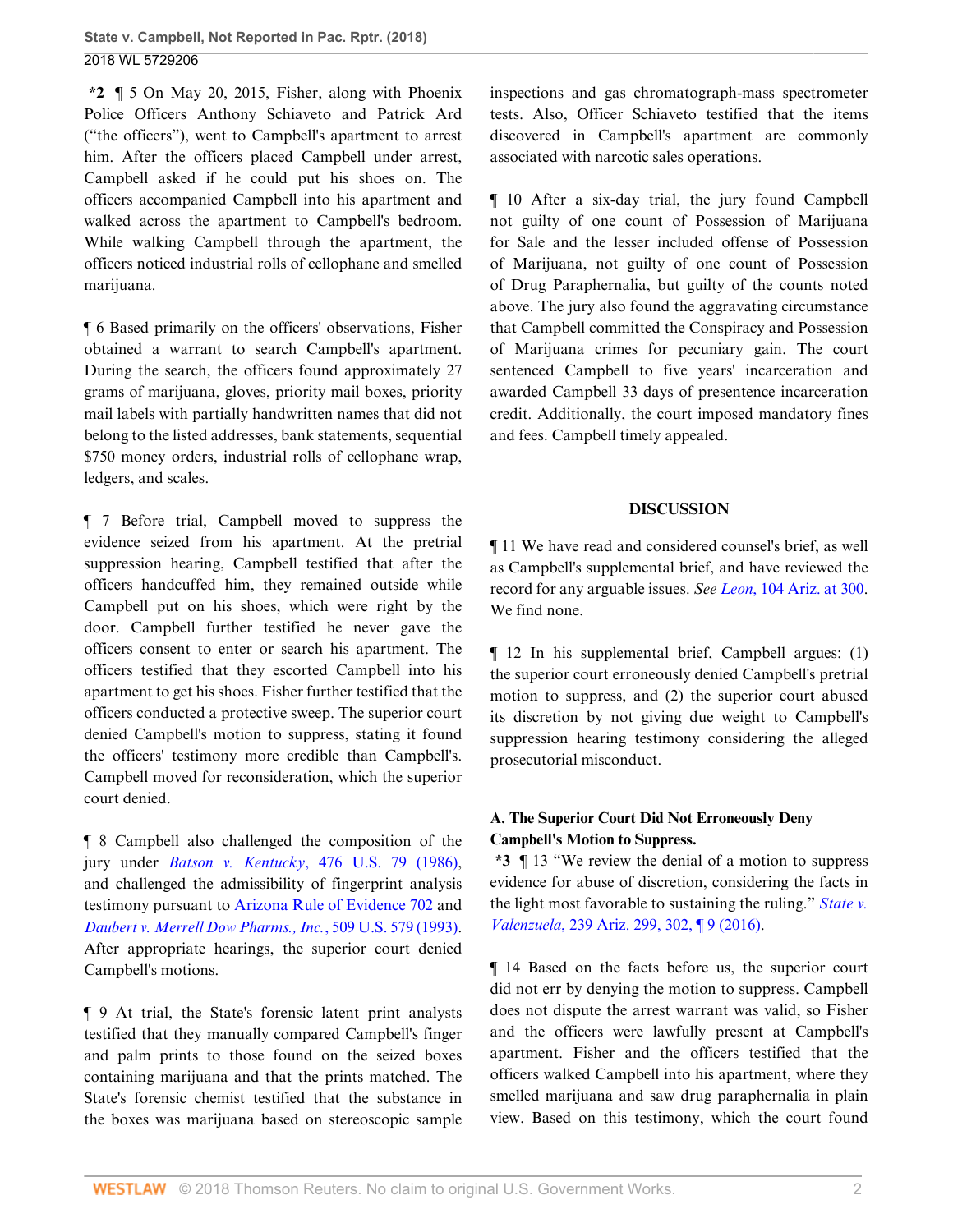credible, the superior court did not abuse its discretion by determining the subsequent search was supported by probable cause.

¶ 15 Campbell argues that because the use of medical marijuana is not a crime in Arizona, the officers had an affirmative duty to ask whether Campbell had a prescription for marijuana before the scent of marijuana could form the basis for probable cause. Our supreme court has rejected this argument. Notwithstanding the Arizona Medical Marijuana Act, "the odor of marijuana in most circumstances will warrant a reasonable person believing there is a fair probability that contraband or evidence of a crime is present." *[State v. Sisco](http://www.westlaw.com/Link/Document/FullText?findType=Y&serNum=2039358116&pubNum=0000156&originatingDoc=Ib60ba390def511e8a1b0e6625e646f8f&refType=RP&fi=co_pp_sp_156_536&originationContext=document&vr=3.0&rs=cblt1.0&transitionType=DocumentItem&contextData=(sc.UserEnteredCitation)#co_pp_sp_156_536)*, 239 Ariz. [532, 536, ¶ 16 \(2016\)](http://www.westlaw.com/Link/Document/FullText?findType=Y&serNum=2039358116&pubNum=0000156&originatingDoc=Ib60ba390def511e8a1b0e6625e646f8f&refType=RP&fi=co_pp_sp_156_536&originationContext=document&vr=3.0&rs=cblt1.0&transitionType=DocumentItem&contextData=(sc.UserEnteredCitation)#co_pp_sp_156_536). Campbell provides no reason to conclude this case is an exception to the general rule.

¶ 16 Finally, Campbell argues the trial court erred by not considering the information in the search warrant affidavit. The trial court did not consider the information in the warrant, explaining "[Campbell did] not offer the warrant at the evidentiary hearing or attach it to his motion indicating any defects" and accordingly "failed to establish a prima facie case that the evidence should be suppressed on the basis of a faulty warrant." Although Campbell asserts that the warrant and affidavit were "clearly attached" to his motion to suppress, they were not included as an exhibit to the motion or offered at the suppression hearing. Accordingly, the superior court did not err.

# **B. The Superior Court Did Not Abuse Its Discretion by Failing to Give Campbell's Testimony Due Weight.**

¶ 17 Campbell alleges the prosecutor offered knowingly false testimony during the suppression hearing, and the officers' testimony was vague and inconsistent. Given Campbell's assertion, he argues the superior court abused its discretion by not according more weight to his testimony. Campbell further argues that had the superior court believed his testimony, it would have accepted that his shoes were by the apartment entrance rather than across the apartment, and therefore, there was no legal basis for the officers' entry and subsequent search.

¶ 18 We defer to the discretion of the trial judge who personally observed the proceedings to make credibility determinations, *State v. Fischer*[, 242 Ariz. 44, 50, ¶ 21](http://www.westlaw.com/Link/Document/FullText?findType=Y&serNum=2041455682&pubNum=0000156&originatingDoc=Ib60ba390def511e8a1b0e6625e646f8f&refType=RP&fi=co_pp_sp_156_50&originationContext=document&vr=3.0&rs=cblt1.0&transitionType=DocumentItem&contextData=(sc.UserEnteredCitation)#co_pp_sp_156_50) [\(2017\),](http://www.westlaw.com/Link/Document/FullText?findType=Y&serNum=2041455682&pubNum=0000156&originatingDoc=Ib60ba390def511e8a1b0e6625e646f8f&refType=RP&fi=co_pp_sp_156_50&originationContext=document&vr=3.0&rs=cblt1.0&transitionType=DocumentItem&contextData=(sc.UserEnteredCitation)#co_pp_sp_156_50) and will not disturb the superior court's findings unless clearly erroneous, *[Castro v. Ballesteros-Suarez](http://www.westlaw.com/Link/Document/FullText?findType=Y&serNum=2019164493&pubNum=0000156&originatingDoc=Ib60ba390def511e8a1b0e6625e646f8f&refType=RP&fi=co_pp_sp_156_51&originationContext=document&vr=3.0&rs=cblt1.0&transitionType=DocumentItem&contextData=(sc.UserEnteredCitation)#co_pp_sp_156_51)*, 222 [Ariz. 48, 51, ¶ 11 \(App. 2009\)](http://www.westlaw.com/Link/Document/FullText?findType=Y&serNum=2019164493&pubNum=0000156&originatingDoc=Ib60ba390def511e8a1b0e6625e646f8f&refType=RP&fi=co_pp_sp_156_51&originationContext=document&vr=3.0&rs=cblt1.0&transitionType=DocumentItem&contextData=(sc.UserEnteredCitation)#co_pp_sp_156_51). To the extent Campbell suggests we should reweigh the evidence because of the prosecutorial misconduct claims he raises on appeal, we decline to do so. Because Campbell did not raise any prosecutorial misconduct objections at trial, he has waived those arguments absent a showing of fundamental error. *See State v. Ramos*[, 235 Ariz. 230, 234, ¶ 8 \(App.](http://www.westlaw.com/Link/Document/FullText?findType=Y&serNum=2033891166&pubNum=0000156&originatingDoc=Ib60ba390def511e8a1b0e6625e646f8f&refType=RP&fi=co_pp_sp_156_234&originationContext=document&vr=3.0&rs=cblt1.0&transitionType=DocumentItem&contextData=(sc.UserEnteredCitation)#co_pp_sp_156_234) [2014\)](http://www.westlaw.com/Link/Document/FullText?findType=Y&serNum=2033891166&pubNum=0000156&originatingDoc=Ib60ba390def511e8a1b0e6625e646f8f&refType=RP&fi=co_pp_sp_156_234&originationContext=document&vr=3.0&rs=cblt1.0&transitionType=DocumentItem&contextData=(sc.UserEnteredCitation)#co_pp_sp_156_234). A fundamental error goes "to the foundation of the defendant's case, takes away a right essential to the defense, or is of such magnitude that it denied the defendant a fair trial." *[State v. Escalante](http://www.westlaw.com/Link/Document/FullText?findType=Y&serNum=2045508487&pubNum=0000156&originatingDoc=Ib60ba390def511e8a1b0e6625e646f8f&refType=RP&originationContext=document&vr=3.0&rs=cblt1.0&transitionType=DocumentItem&contextData=(sc.UserEnteredCitation))*, 245 Ariz. 135, [135, ¶ 1 \(2018\).](http://www.westlaw.com/Link/Document/FullText?findType=Y&serNum=2045508487&pubNum=0000156&originatingDoc=Ib60ba390def511e8a1b0e6625e646f8f&refType=RP&originationContext=document&vr=3.0&rs=cblt1.0&transitionType=DocumentItem&contextData=(sc.UserEnteredCitation)) To prevail under fundamental error review, Campbell "must establish both that fundamental error exists and that the error in his case caused him prejudice." *See State v. Henderson*[, 210 Ariz. 561, 567, ¶](http://www.westlaw.com/Link/Document/FullText?findType=Y&serNum=2006924306&pubNum=0000156&originatingDoc=Ib60ba390def511e8a1b0e6625e646f8f&refType=RP&fi=co_pp_sp_156_567&originationContext=document&vr=3.0&rs=cblt1.0&transitionType=DocumentItem&contextData=(sc.UserEnteredCitation)#co_pp_sp_156_567) [20 \(2005\)](http://www.westlaw.com/Link/Document/FullText?findType=Y&serNum=2006924306&pubNum=0000156&originatingDoc=Ib60ba390def511e8a1b0e6625e646f8f&refType=RP&fi=co_pp_sp_156_567&originationContext=document&vr=3.0&rs=cblt1.0&transitionType=DocumentItem&contextData=(sc.UserEnteredCitation)#co_pp_sp_156_567).

**\*4** ¶ 19 Based on the record before us, we find no fundamental error. The superior court acted well within its discretion in evaluating witness credibility, and we defer to the superior court's judgment.

¶ 20 Campbell was present and represented by counsel at all stages of the proceedings against him or waived his right to be present. The record reflects the superior court afforded Campbell all his constitutional and statutory rights, and the proceedings were conducted in accordance with the Arizona Rules of Criminal Procedure. The court conducted appropriate pretrial hearings, and the evidence presented at trial and summarized above was sufficient to support the jury's verdicts. Campbell's sentences fall within the range prescribed by law, with proper credit given for presentence incarceration.

### **CONCLUSION**

¶ 21 Campbell's convictions and sentences are affirmed. After the filing of this decision, defense counsel's obligations pertaining to Campbell's representation in this appeal will end after informing Campbell of the outcome of this appeal and his future options, unless counsel's review reveals an issue appropriate for submission to the Arizona Supreme Court by petition for review. *See [State](http://www.westlaw.com/Link/Document/FullText?findType=Y&serNum=1984134416&pubNum=0000156&originatingDoc=Ib60ba390def511e8a1b0e6625e646f8f&refType=RP&fi=co_pp_sp_156_584&originationContext=document&vr=3.0&rs=cblt1.0&transitionType=DocumentItem&contextData=(sc.UserEnteredCitation)#co_pp_sp_156_584) v. Shattuck*[, 140 Ariz. 582, 584–85 \(1984\).](http://www.westlaw.com/Link/Document/FullText?findType=Y&serNum=1984134416&pubNum=0000156&originatingDoc=Ib60ba390def511e8a1b0e6625e646f8f&refType=RP&fi=co_pp_sp_156_584&originationContext=document&vr=3.0&rs=cblt1.0&transitionType=DocumentItem&contextData=(sc.UserEnteredCitation)#co_pp_sp_156_584)

### **All Citations**

Not Reported in Pac. Rptr., 2018 WL 5729206